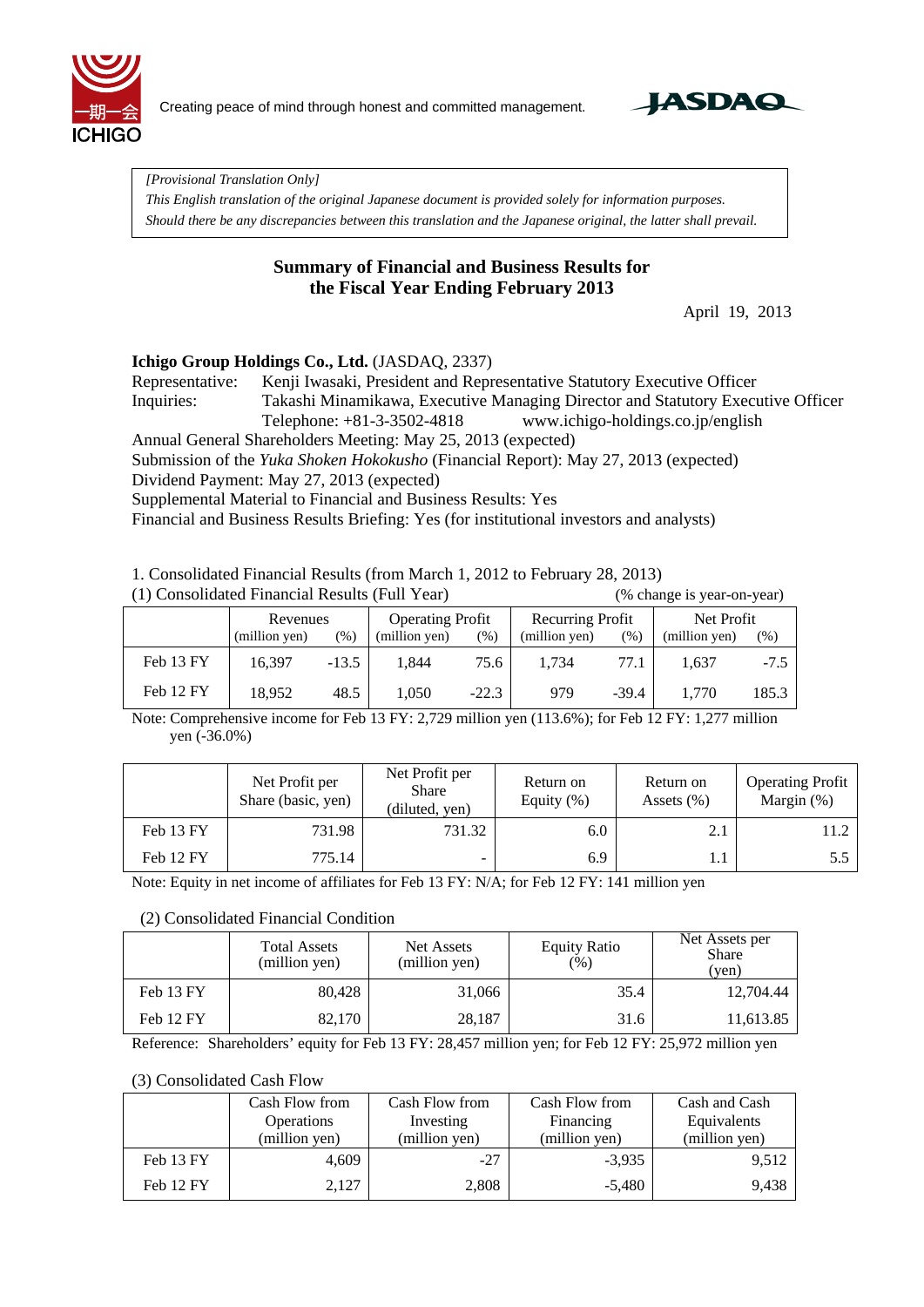#### 2. Dividends

|                      |                          |                          | Dividend per Share (yen) |                          | Total          | Dividend on                  |                                        |                                                 |
|----------------------|--------------------------|--------------------------|--------------------------|--------------------------|----------------|------------------------------|----------------------------------------|-------------------------------------------------|
|                      | First<br><b>Ouarter</b>  | Second<br><b>Ouarter</b> | Third<br>Ouarter         | Fourth<br><b>Ouarter</b> | Fiscal<br>Year | Dividend<br>(million<br>yen) | Payout Ratio<br>(consolidated)<br>(% ) | <b>Equity Ratio</b><br>(consolidated)<br>$(\%)$ |
| Feb 12               | ۰                        | $\theta$                 | $\overline{\phantom{a}}$ | $\theta$                 | $\overline{0}$ |                              | 0.0                                    | 0.0                                             |
| Feb 13               | ۰                        | 0                        | $\overline{\phantom{0}}$ | 200                      | 200            | 447                          | 27.3                                   | 1.6                                             |
| Feb 14<br>(Expected) | $\overline{\phantom{0}}$ | 0                        | $\qquad \qquad$          | 220                      | 220            |                              | 16.4                                   |                                                 |

(Note) The above-mentioned dividend forecast for Feb 14 does not reflect the stock split announced on April 19, 2013. The forecast for Feb 14 reflecting the stock split is 1.10 yen.

3. Consolidated Forecast for the Fiscal Year Ending February 2014 (from March 1, 2013 to February 28, 2014)

| (% change is year-on-year) |
|----------------------------|
|----------------------------|

|           | Revenues<br>(million yen)<br>$(\%)$ |        | <b>Operating Profit</b><br>(million yen)<br>(%) |      | Recurring Profit<br>(million yen)<br>(%) |      |
|-----------|-------------------------------------|--------|-------------------------------------------------|------|------------------------------------------|------|
| Feb 14 FY | 26,000                              | 58.6   | 3,000                                           | 62.7 | 2,700                                    | 55.7 |
|           | Net Profit<br>(million yen)         | $(\%)$ | Net Profit per Share<br>(Yen)                   |      |                                          |      |
| Feb 14 FY | 3,000                               | 83.2   | 1,339.26                                        |      |                                          |      |

(Note)

- 1. The Company has included a full-year earnings forecast only there is no half-year earnings forecast..
- 2. Net Profit per Share for FY14 is based on the average number of outstanding shares for FY 14 assuming the number of outstanding shares as of March 31, 2013 remains unchanged throughout FY14.
- 3. Net Profit per Share for FY14 does not reflect the stock split announced on April 19, 2013. Net Profit per Share for Feb 14 reflecting the stock split is 6.70 yen.

4. Other

- (1) Changes in significant consolidated subsidiaries (material changes in scope of consolidation): None
- (2) Changes in accounting standards/principles, changes in accounting estimates, and revisions to previous financial statements
	- (i) Changes in accounting standards/principles: Yes
	- (ii) Changes in accounting principles other than the above: None
	- (iii) Changes in accounting estimates: Yes
	- (iv) Revisions of previous financial statements: None
- (Note) This qualifies as "a case which cannot be classified as either a change in accounting principles or a change in accounting estimates" pursuant to Article 14 Paragraph 7 of the Ordinance on Terminology, Forms, and Preparation Methods of Consolidated Financial Statements.
- (3) Number of outstanding shares (common shares)

(i) Number of outstanding shares including treasury stock

| Feb 13:    | 2,259,934 |
|------------|-----------|
| Feb $12$ : | 2,256,319 |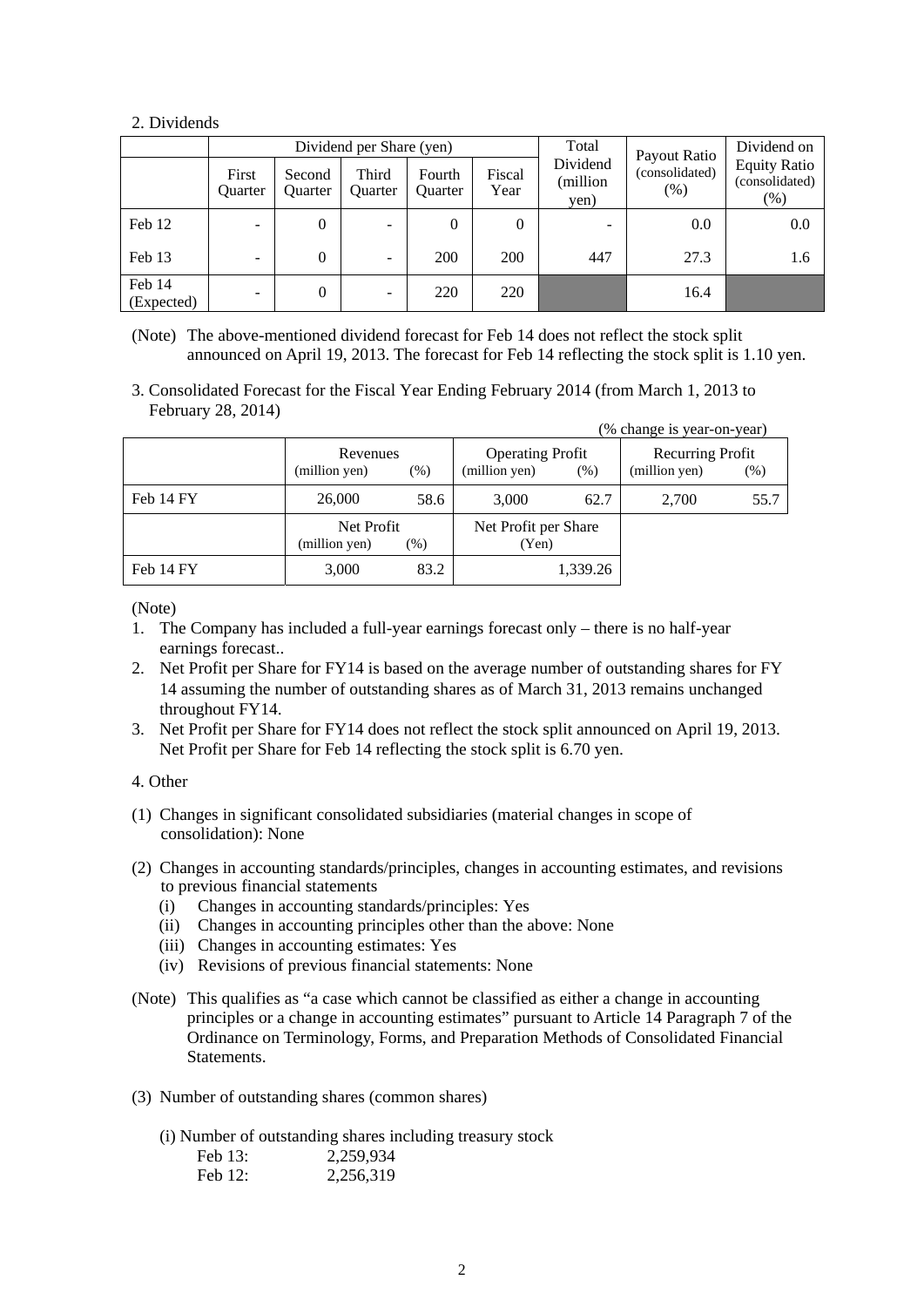(ii) Number of shares of treasury stock

| Feb 13:    | 20,000 |
|------------|--------|
| Feb $12$ : | 20,000 |

(iii) Average number of outstanding shares

| Feb $13:$  | 2,236,653 |
|------------|-----------|
| Feb $12$ : | 2,283,590 |

### 5. Parent Financial Results (from March 1, 2012 to February 28, 2013)

(1) Parent Financial Results (Full Year) (% change is year-on-year)

|           | Revenues      |         | <b>Operating Profit</b> |         | Recurring Profit |         | Net Profit    |         |
|-----------|---------------|---------|-------------------------|---------|------------------|---------|---------------|---------|
|           | (million yen) | (%)     | (million yen)           | (% )    | (million yen)    | (%)     | (million yen) | $(\%)$  |
| Feb 13 FY | 3.143         | $-22.2$ | 1.126                   | 423.7   | 891              |         | 1.497         | $-10.5$ |
| Feb 12 FY | 4.043         | $-12.9$ | 215                     | $-87.6$ | 54               | $-96.5$ | 1.672         | $-28.6$ |

|           | Net Profit per Share<br>(basic, yen) | Net Profit per<br>Share<br>(diluted, yen) |
|-----------|--------------------------------------|-------------------------------------------|
| Feb 13 FY | 669.42                               | 668.81                                    |
| Feb 12 FY | 732.60                               |                                           |

### (2) Parent Financial Condition

|           | <b>Total Assets</b><br>(million yen) | Net Assets<br>(million yen) | <b>Equity Ratio</b><br>(% ) | Net Assets per<br><b>Share</b><br>(yen) |
|-----------|--------------------------------------|-----------------------------|-----------------------------|-----------------------------------------|
| Feb 13 FY | 33,404                               | 25,341                      | 75.4                        | 11,249.60                               |
| Feb 12 FY | 33.995                               | 23,027                      | 67.4                        | 10,245.12                               |

Reference: Shareholders' equity for Feb 13 FY: 25,198 million yen; for Feb 12 FY: 22,911 million yen

#### (Note)

1. Explanation: Appropriate Use of this Earnings Projection:

Forward-looking statements contained in this announcement are based on judgments obtained from information that was available to the Company and the Group as of the announcement date and are not guarantees of future results. However, these statements involve risks and uncertainties. Therefore, please note that actual earnings may differ significantly from the described earnings projection as a result of various factors.

2. The Company decided to conduct a 1:200 stock split and set the minimum trading lot at 100 shares.

Please see the financials below for respective dividend and earnings forecasts.

For details, please refer to the release "Stock Split, Adoption of Minimum Trading Lot, and Partial Amendment to Articles of Incorporation" announced April 19, 2013.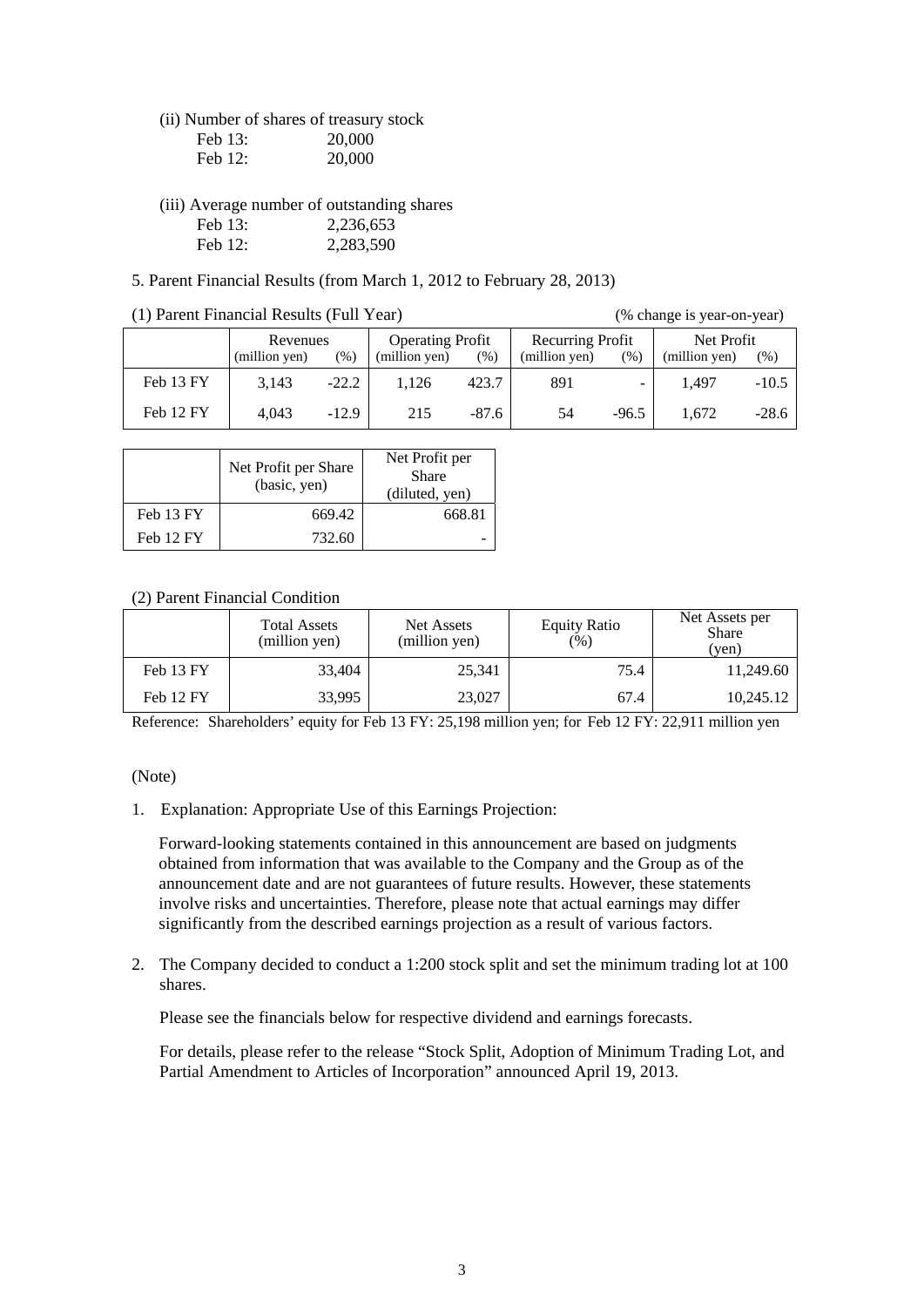# **Consolidated Balance Sheet**

|                                           |                  | (Million Yen)    |
|-------------------------------------------|------------------|------------------|
|                                           | Feb 12 Full Year | Feb 13 Full Year |
|                                           | (Feb 29, 2012)   | (Feb 28, 2013)   |
| <b>Assets</b>                             |                  |                  |
| <b>Current Assets</b>                     |                  |                  |
| Cash and cash equivalents                 | 9,791            | 9,713            |
| Trade notes and accounts receivable       | 1,069            | 548              |
| Operational investments in loans          | 2,527            | 3,636            |
| Operational investments in securities     | 4,226            | 4,271            |
| Real estate for sale                      | 49,674           | 46,176           |
| Deferred tax assets                       |                  | 369              |
| Others                                    | 1,465            | 2,042            |
| Less: allowance for doubtful accounts     | (2,930)          | (3,177)          |
| <b>Total Current Assets</b>               | 65,824           | 63,581           |
| <b>Fixed Assets</b>                       |                  |                  |
| <b>Property, Plant and Equipment</b>      |                  |                  |
| Buildings and structures                  | 4,724            | 4,842            |
| Accumulated depreciation                  | (1,821)          | (1,979)          |
| Buildings and structures (net)            | 2.903            | 2.863            |
| Land                                      | 7,114            | 7,082            |
| Others                                    | 368              | 389              |
| <b>Accumulated Depreciation</b>           | (276)            | (287)            |
| Other (net)                               | 91               | 101              |
| <b>Total Tangible Assets</b>              | 10,109           | 10,047           |
| <b>Intangible Assets</b>                  |                  |                  |
| Goodwill                                  | 2,077            | 2,203            |
| Others                                    | 27               | 20               |
| <b>Total Intangible Assets</b>            | 2,105            | 2,223            |
| <b>Investments and Other Assets</b>       |                  |                  |
| Investments in securities                 | 3,589            | 4,117            |
| Long-term loans receivable                | 14               | 13               |
| <b>Others</b>                             | 623              | 545              |
| Less: allowance for doubtful accounts     | (96)             | (101)            |
| <b>Total Investments and Other Assets</b> | 4,131            | 4,575            |
| <b>Total Fixed Assets</b>                 | 16,346           | 16,846           |
| <b>Total Assets</b>                       | 82,170           | 80,428           |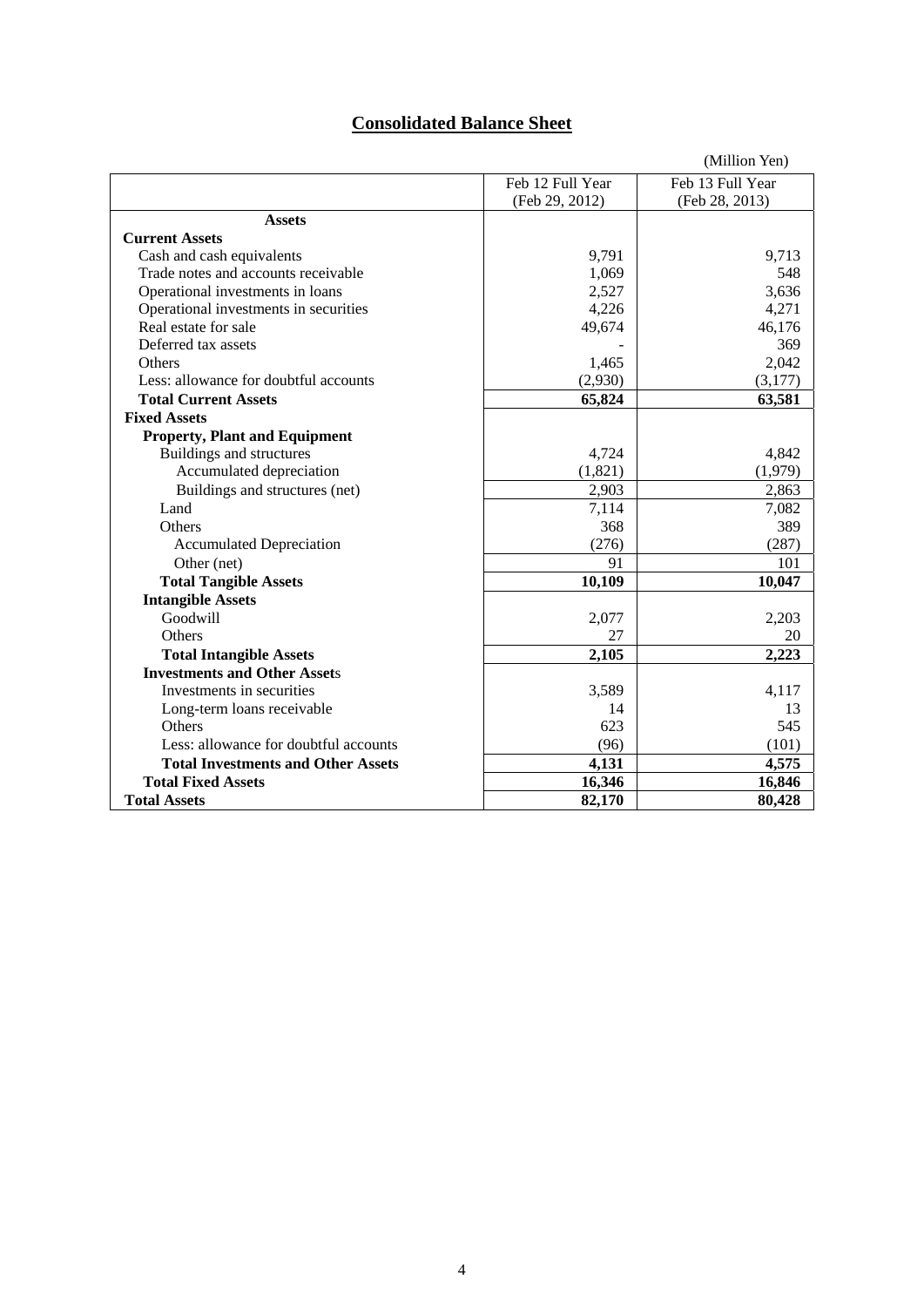|                                                     |                                    | (Million Yen)                      |
|-----------------------------------------------------|------------------------------------|------------------------------------|
|                                                     | Feb 12 Full Year<br>(Feb 29, 2012) | Feb 13 Full Year<br>(Feb 28, 2013) |
| <b>Liabilities</b>                                  |                                    |                                    |
| <b>Current Liabilities</b>                          |                                    |                                    |
| Trade notes and accounts payable                    | 57                                 | 64                                 |
| Short-term borrowings                               | 170                                | 484                                |
| Long-term borrowings (due within one year)          | 1,768                              | 966                                |
| Long-term non-recourse loans (due within one        | 8,793                              |                                    |
| year)                                               |                                    | 2,263                              |
| Income taxes payable                                | 115                                | 65                                 |
| Deferred tax liabilities                            |                                    | 15                                 |
| Accrued bonuses                                     | 22                                 | 25                                 |
| Other current liabilities                           | 2,974                              | 3,419                              |
| <b>Total Current Liabilities</b>                    | 13,902                             | 7,304                              |
| <b>Long Term Liabilities</b>                        |                                    |                                    |
| Long-term borrowings                                | 7,413                              | 5,456                              |
| Long-term non-recourse loans                        | 28,899                             | 32,776                             |
| Deferred tax liabilities                            | 6                                  | 277                                |
| Long-term security deposits received                | 3,362                              | 3,230                              |
| Negative goodwill                                   | 360                                | 270                                |
| Other long-term liabilities                         | 36                                 | 46                                 |
| <b>Total Long Term Liabilities</b>                  | 40,080                             | 42,056                             |
| <b>Total Liabilities</b>                            | 53,982                             | 49,361                             |
| <b>Net Assets</b>                                   |                                    |                                    |
| <b>Shareholders' Equity</b>                         |                                    |                                    |
| Capital                                             | 18,078                             | 18,113                             |
| Capital reserve                                     | 2,395                              | 2,429                              |
| Retained earnings                                   | 6,298                              | 7,923                              |
| Treasury stock                                      | (187)                              | (187)                              |
| <b>Total Shareholders' Equity</b>                   | 26,584                             | 28,279                             |
| <b>Accumulated Other Comprehensive Income</b>       |                                    |                                    |
| Unrealized gain (loss) on other securities, net     | (604)                              | 160                                |
| Foreign currency translation adjustment             | (7)                                | 16                                 |
| <b>Total Accumulated Other Comprehensive Income</b> | (612)                              | 177                                |
| $(\text{loss})$                                     |                                    |                                    |
| <b>Stock Acquisition Rights</b>                     | 116                                | 143                                |
| <b>Minority Interests</b>                           | 2,099                              | 2,466                              |
| <b>Total Net Assets</b>                             | 28,187                             | 31,066                             |
| <b>Total Liabilities and Net Assets</b>             | 82,170                             | 80,428                             |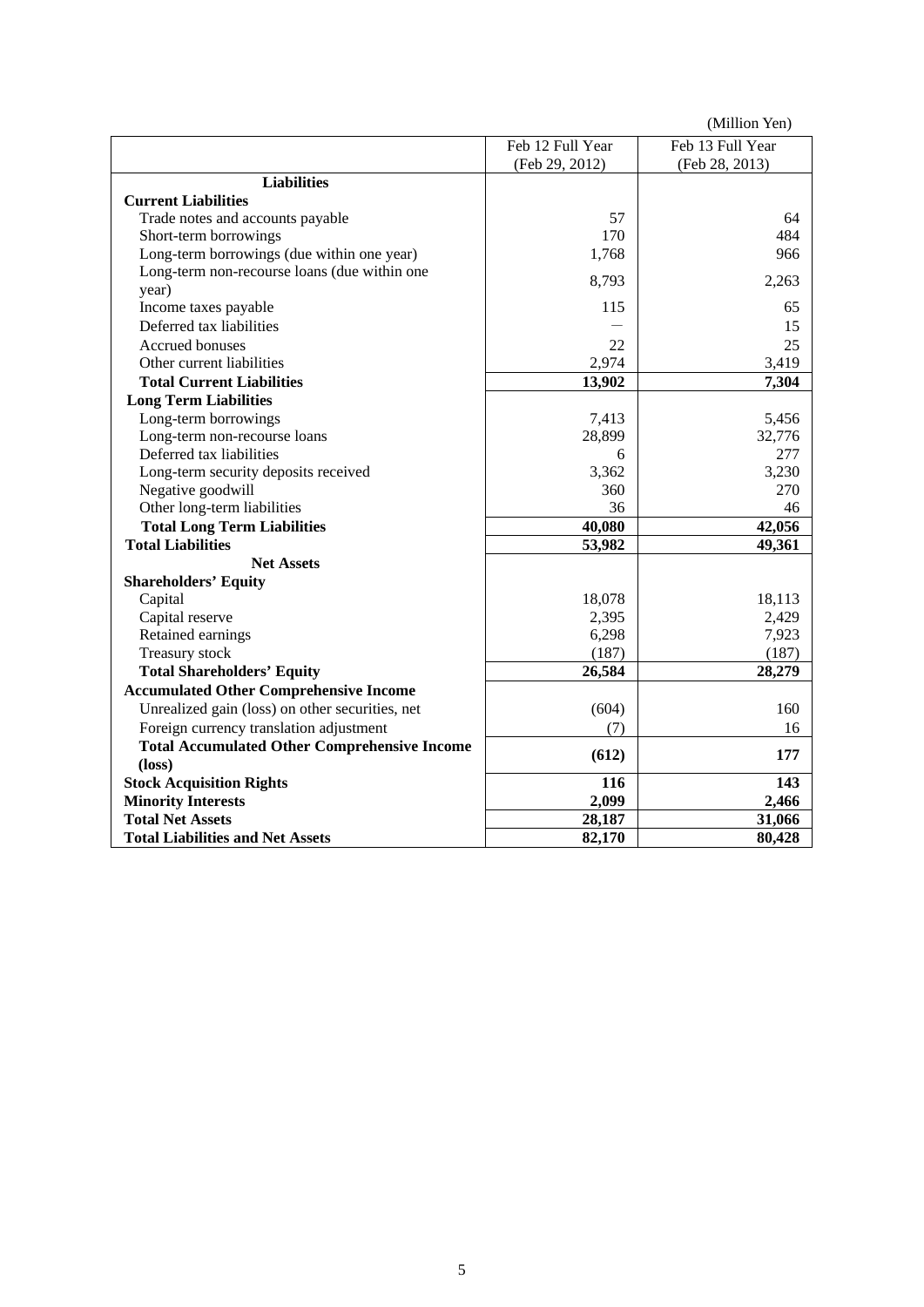# **Consolidated Income Statement**

|                                                 |                   | (Million Yen)     |
|-------------------------------------------------|-------------------|-------------------|
|                                                 | Feb 12            | Feb 13            |
|                                                 | (From Mar 1, 2011 | (From Mar 1, 2012 |
|                                                 | To Feb 29, 2012)  | To Feb 28, 2013)  |
| <b>Revenues</b>                                 | 18,952            | 16,397            |
| <b>Cost of Revenues</b>                         | 15,030            | 11,422            |
| <b>Gross Profit</b>                             | 3,921             | 4,974             |
| SG&A                                            | 2,871             | 3,130             |
| <b>Operating Profit</b>                         | 1,050             | 1,844             |
| <b>Non-Operating Profit</b>                     |                   |                   |
| Interest income                                 | 5                 | 3                 |
| Dividend income                                 | 20                | 24                |
| Equity in earnings of affiliates                | 141               |                   |
| Amortization of negative goodwill               | 90                | 90                |
| Others                                          | 33                | 36                |
| <b>Total Non-Operating Profit</b>               | 291               | 155               |
| <b>Non-Operating Expenses</b>                   |                   |                   |
| Interest on debt                                | 284               | 238               |
| Issuance cost of corporate bonds                | 48                |                   |
| Others                                          | 29                | 26                |
| <b>Total Non-Operating Expenses</b>             | 361               | 265               |
| <b>Recurring Profit</b>                         | 979               | 1,734             |
| <b>Extraordinary Gain</b>                       |                   |                   |
| Gain on sales of fixed assets                   |                   | 9                 |
| Gain on sales of investment securities          |                   | 72                |
| Gain on sales of equity holdings in affiliates  | 1,173             |                   |
| Others                                          | 75                | $\overline{0}$    |
| <b>Total Extraordinary Gain</b>                 | 1,248             | 83                |
| <b>Extraordinary Loss</b>                       |                   |                   |
| Loss on sale and retirement of fixed assets     | 38                | 1                 |
| Loss on valuation of investment securities      |                   | 62                |
| Loss on sales of investment securities          | 62                |                   |
| Office move                                     | 14                | 19                |
| Impairment loss                                 |                   | 33                |
| Loss on business liquidation                    | 26                |                   |
| Others                                          | 109               | 8                 |
| <b>Total Extraordinary Loss</b>                 | $\overline{251}$  | 124               |
| <b>Profit before Income Taxes</b>               | 1,976             | 1,693             |
| <b>Income taxes-current</b>                     | 159               | 54                |
| <b>Income taxes-deferred</b>                    |                   | (106)             |
| <b>Total income taxes</b>                       | 159               | (51)              |
| <b>Profit before Gain on Minority Interests</b> | 1,817             | 1,745             |
| <b>Gain on Minority Interests</b>               | 47                | 108               |
| <b>Net Profit</b>                               | 1,770             | 1,637             |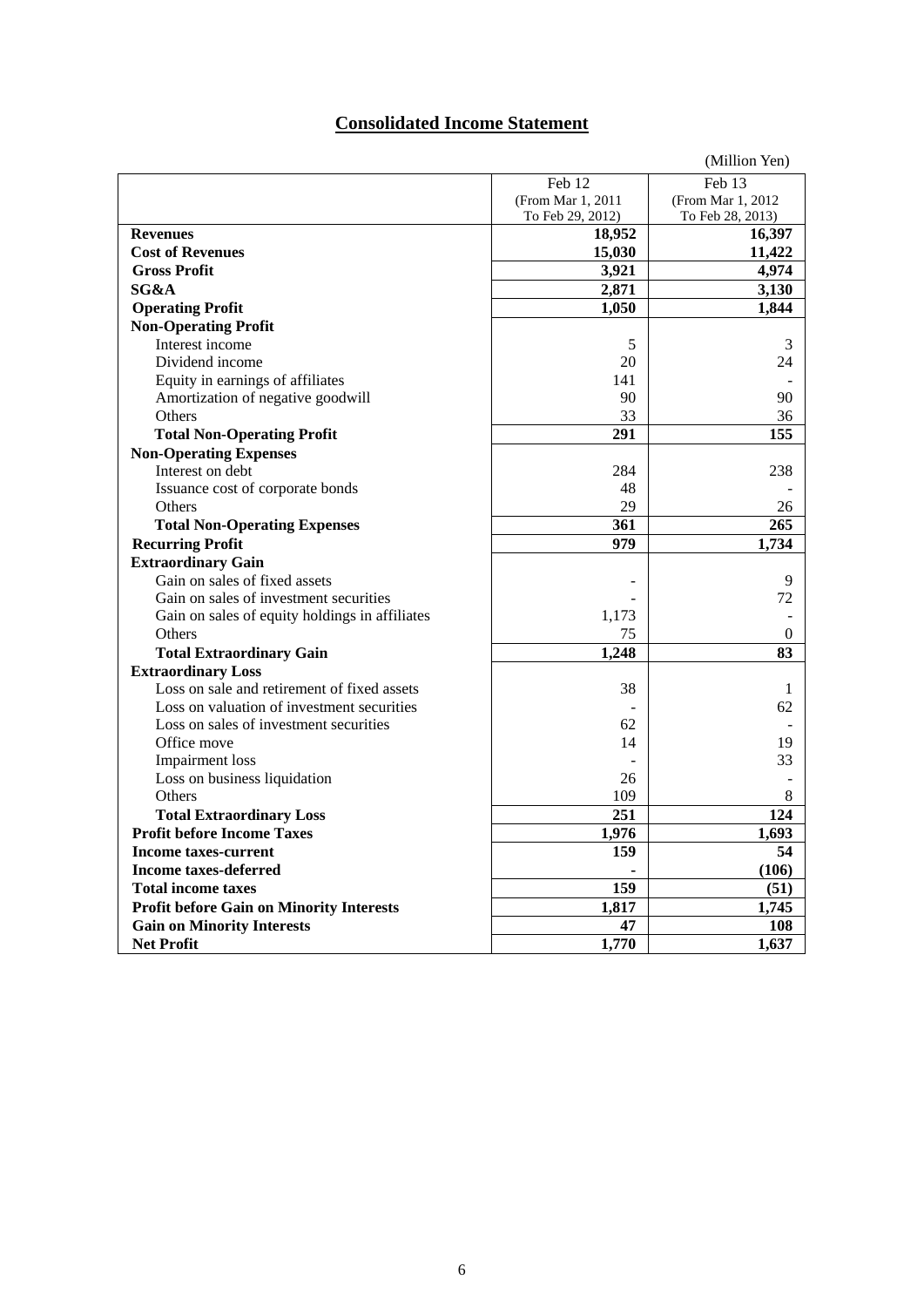# **Consolidated Statements of Comprehensive Income**

|                                                                                     |                    | (Million Yen)      |
|-------------------------------------------------------------------------------------|--------------------|--------------------|
|                                                                                     | Feb 12             | Feb 13             |
|                                                                                     | (From Mar 1, 2011) | (From Mar 1, 2012) |
|                                                                                     | To Feb 29, 2012)   | To Feb 28, 2013)   |
| <b>Profit before Gain on Minority Interests</b>                                     | 1,817              | 1,745              |
| <b>Other Comprehensive Income</b>                                                   |                    |                    |
| Valuation gain (loss) on other securities                                           | (420)              | 1,014              |
| Foreign currency translation adjustment                                             | (63)               | (30)               |
| Share of other comprehensive income associates<br>accounted for using equity method | (56)               |                    |
| <b>Total Other Comprehensive Income</b>                                             | (540)              | 984                |
| <b>Comprehensive Income</b>                                                         | 1,277              | 2,729              |
| (Breakdown)                                                                         |                    |                    |
| Comprehensive income for shareholders of the                                        | 1,289              | 2,426              |
| parent company                                                                      |                    |                    |
| Comprehensive income for minority interests                                         | (11)               | 303                |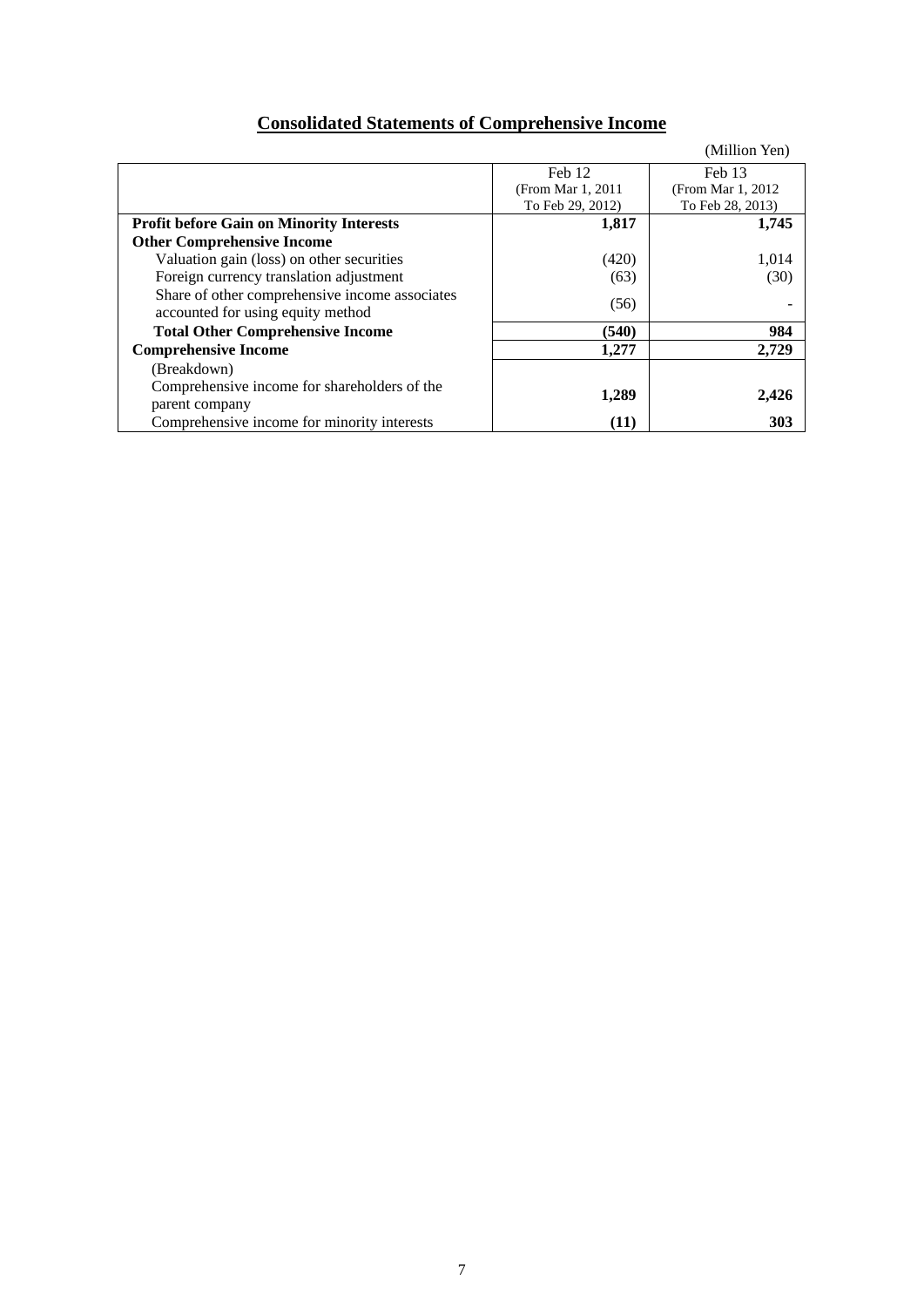# **Consolidated Cash Flow Statement**

|                                                      |                   | (Million Yen)     |
|------------------------------------------------------|-------------------|-------------------|
|                                                      | Feb 12            | Feb 13            |
|                                                      | (From Mar 1, 2011 | (From Mar 1, 2012 |
|                                                      | To Feb 29, 2012)  | To Feb 28, 2013)  |
| <b>Cash Flows from Operating Activities:</b>         |                   |                   |
| Income before income taxes                           | 1,976             | 1,693             |
| Depreciation                                         | 166               | 230               |
| Share-based compensation expenses                    | 37                | 49                |
| Amortization of goodwill                             | 107               | 114               |
| Amortization of negative goodwill                    | (90)              | (90)              |
| Increase (decrease) in accrued bonuses               | (2)               | 3                 |
| Increase (decrease) in allowance for doubtful        |                   | 195               |
| accounts                                             | (3,529)           |                   |
| Increase (decrease) in other allowances              | (135)             | (11)              |
| Interest and dividend income                         | (26)              | (28)              |
| Interest on debt                                     | 284               | 238               |
| Issuance cost of corporate bonds                     | 48                |                   |
| Equity in earnings of affiliates (gain)              | (141)             |                   |
| Gain on sales of equity holdings in affiliates       | (1,173)           |                   |
| Loss (gain) on sales of investment securities        | 62                | (72)              |
| Loss (gain) on sales/retirement of fixed assets      | 38                | (8)               |
| <b>Impairment</b> loss                               |                   | 33                |
| Loss on valuation of investment securities           |                   | 62                |
| Decrease (increase) in trading notes and receivable  | (269)             | 515               |
| Decrease (increase) in operating loans receivable    | 454               | (1,100)           |
| Decrease (increase) in operational investments       |                   |                   |
| in securities                                        | 3,068             | 723               |
| Loss on valuation of operational investments         |                   |                   |
| in securities                                        | 139               | 63                |
| Decrease (increase) in real estate for sale          | 610               | 2,556             |
| Loss on valuation of real estate for sale            | 471               | 119               |
| Loss on valuation of investments                     | 41                | 1                 |
| Decrease (increase) in accounts receivable           | (179)             | (380)             |
| Increase (decrease) in accounts payable              | (137)             | (39)              |
| Increase (decrease) in accrued expenses              | 1,067             | 519               |
| Increase (decrease) in advances received             | (141)             | 11                |
| Increase (decrease) in security deposits received    | (81)              | (253)             |
| Others                                               | (240)             | (239)             |
| Sub-total                                            | 2,425             | 4,908             |
| Interest and dividend income received                | 171               | 28                |
| Interest expenses paid                               | (315)             | (220)             |
| Income taxes paid                                    | (154)             | (106)             |
| <b>Net Cash from (Used for) Operating Activities</b> | 2,127             | 4,609             |
|                                                      |                   |                   |